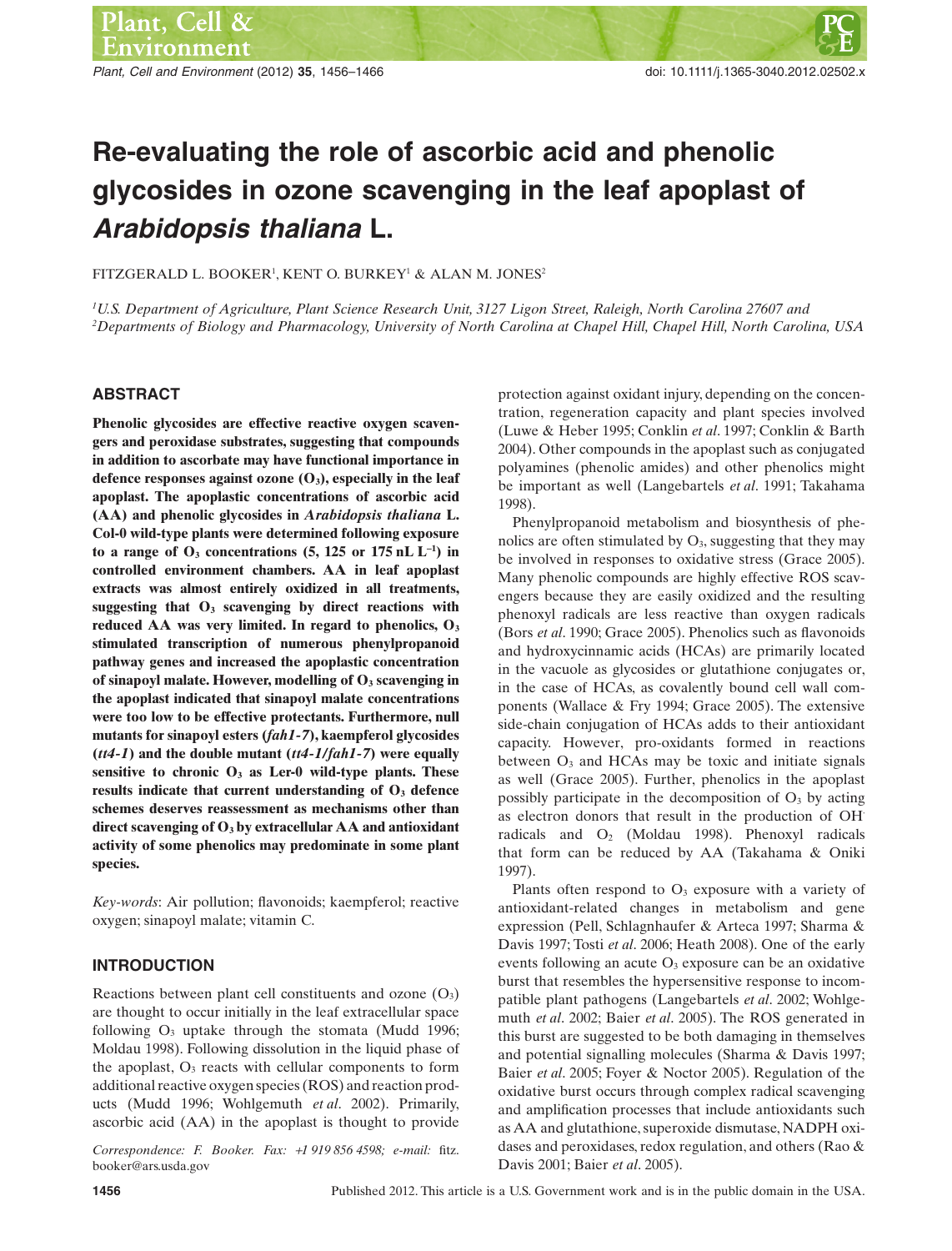The objective of this study was to determine whether  $O_3$ affected AA and phenolic compounds in the leaf apoplast of *Arabidopsis thaliana* L. Effects of physiological O<sub>3</sub> concentrations on leaf apoplast chemistry and phenylpropanoid gene expression were determined.To investigate the physiological significance of AA and soluble phenolics in plant- $O_3$  interactions, potential  $O_3$  scavenging by AA, sinapoyl malate and kaempferol glycosides in the apoplast was calculated using a mathematical model. We also used null mutants to test whether the lack of sinapoyl esters and flavonol glycosides affected foliar injury and biomass production in plants exposed to chronic  $O_3$ . We found that  $AA$ cannot be a primary  $O_3$  scavenger because reduced AA in the apoplast was very low, while genetic reduction of phenolic compounds had minimal consequences in  $O<sub>3</sub>$  sensitivity. Other mechanisms controlling plant sensitivity to  $O_3$ must predominate.

# **METHODS**

# Genotypes, plant culture, O<sub>3</sub> treatments and **plant sampling**

*Arabidopsis* genotypes used in this study were Col-0, Ler-0, the chalcone synthase mutant *tt4-1* (Li *et al*. 1993), the ferulic acid hydroxylase mutant *fah1-7* (Landry, Chapple & Last 1995) and the *tt4-1/fah1-7* double mutant. The tDNA insertion mutants were in a Ler-0 background. Seeds for all genotypes were obtained from the Arabidopsis Biological Resource Center (Ohio State University, Columbus, OH, USA).

Seeds were sown in small pots containing Metro-Mix (Sun Gro Horticulture, Bellevue, WA, USA), stratified for 3 d at 4 °C and then germinated under a photosynthetic photon flux density (PPFD) of 400  $\mu$ mol m<sup>-2</sup> s<sup>-1</sup> (9 h light/ 15 h dark cycle) at 23 °C in a growth chamber in the North Carolina State University Phytotron. Seedlings were transplanted into Metro-Mix in  $5 \times 5 \times 5$  cm cell-packs and grown for up to 5 weeks in the growth chamber. Plants were fertilized with Phytotron nutrient solution once per week (Downs & Thomas 1983).

On the day preceding an  $O<sub>3</sub>$  exposure, plants were transferred to four continuous-stirred tank reactor (CSTR) chambers located in a walk-in growth chamber in the North Carolina State University Phytotron (Booker *et al*. 2004). Temperature, relative humidity and PPFD in the CSTRs were 24 °C, 55% and 360  $\mu$ mol m<sup>-2</sup> s<sup>-1</sup>, respectively. Plants were treated with charcoal-filtered air plus 5, 125 or  $175 \text{ nL L}^{-1}$  O<sub>3</sub> 7 h d<sup>-1</sup>, as previously described (Booker *et al.* 2012). Following O<sub>3</sub> treatment, fully expanded, mid-whorl leaves were sampled for total RNA, leaf tissue AA, and apoplastic AA and phenolic compounds. Leaf tissues were frozen in liquid  $N_2$  and kept at  $-80$  °C until assayed. Effects of chronic  $O_3$  on vegetative biomass production (rosette diameter and dry mass) were measured in 3-week-old Ler-0, *fah1-7*, *tt4-1* and *tt4- 1/fah1-7* plants treated with 10 or  $125$  nL  $L^{-1}$  O<sub>3</sub> for 11–12 d.

### **Gene expression array**

Total RNA in leaf tissue samples (50 mg) obtained after exposure to 5 or 125 nL  $L^{-1}$  O<sub>3</sub> for 3 h and 2 d was extracted using Qiagen RNeasy mini kits according to the manufacturer's instructions (Qiagen,Valencia, CA, USA). RNA was quantified by measuring  $A_{260}$  on a spectrophotometer and integrity was checked using RNA Nano LabChips and Model 2100 Bioanalyzer (Agilent Technologies, Palo Alto, CA, USA). Labelled cRNAs were synthesized at the Functional Genomics Core Facility, University of North Carolina – Chapel Hill and hybridized to the GeneChip® Arabidopsis ATH1 Genome Array (Affymetrix, Santa Clara, CA, USA), as previously described (Booker *et al*. 2012). Gene expression results were analysed using Genespring GX (Ver. 11.5.1, Agilent Technologies), as previously described (Booker *et al*. 2012). There were three and four independent biological replicate samples (individual plants from separate chambers and experiments) for each treatment combination at the 3 h and 2 d sampling times, respectively.

### **Intercellular washing fluid extraction**

Intercellular washing fluid (IWF) extraction was conducted as described by Booker *et al*. (2012), with modifications. Leaves were infiltrated with 100 mm KCl. For AA assays, IWF was collected in microcentrifuge tubes containing 50  $\mu$ L of 6% (w/v) metaphosphoric acid and 0.2 mm of diethylenetriaminepentaacetic acid to prevent oxidation of AA (Cheng *et al*. 2007).After extraction, IWF samples were mixed, weighed and frozen at -20 °C for later analysis. Possible contamination of IWF with intracellular components was evaluated by measuring for the presence of glucose-6 phosphate (G6P) in IWF samples (detection limit  $2 \mu$ M), as previously described (Burkey 1999). Intracellular solute leakage, as indicated by the presence of G6P in IWF extracts, was not evident. Extraction efficiency of infiltrated leaf tissues averaged  $99 \pm 1\%$  based on fresh weights (FWs) of leaf tissues samples before and after centrifugation. Yield of IWF from infiltrated leaves averaged  $204 \pm 5 \mu L g^{-1}$  FW, and there were no statistically significant differences in yield among treatments ( $P \ge 0.05$ ).

#### **AA assays**

Frozen leaf tissue samples (200 mg FW) were homogenized in 6% (w/v) metaphosphoric acid and 0.2 mm of diethylenetriaminepentaacetic acid in a chilled mortar (100 mg FW mL-<sup>1</sup> ) (Cheng *et al*. 2007). The homogenate was centrifuged at 21 000 *g* and the supernatant collected. IWF samples were centrifuged and the supernatant was used in the AA assays.

AA concentration was measured spectrophotometrically using a combination of ascorbate oxidase and dithiothreitol (DTT) to determine reduced AA and dehydroascorbic acid (DHA) concentrations, respectively (Cheng *et al*. 2007). For reduced AA measurements, a 50  $\mu$ L aliquot of plant extract was mixed with 0.95 mL of 100 mm KPi buffer (pH 7.0) in a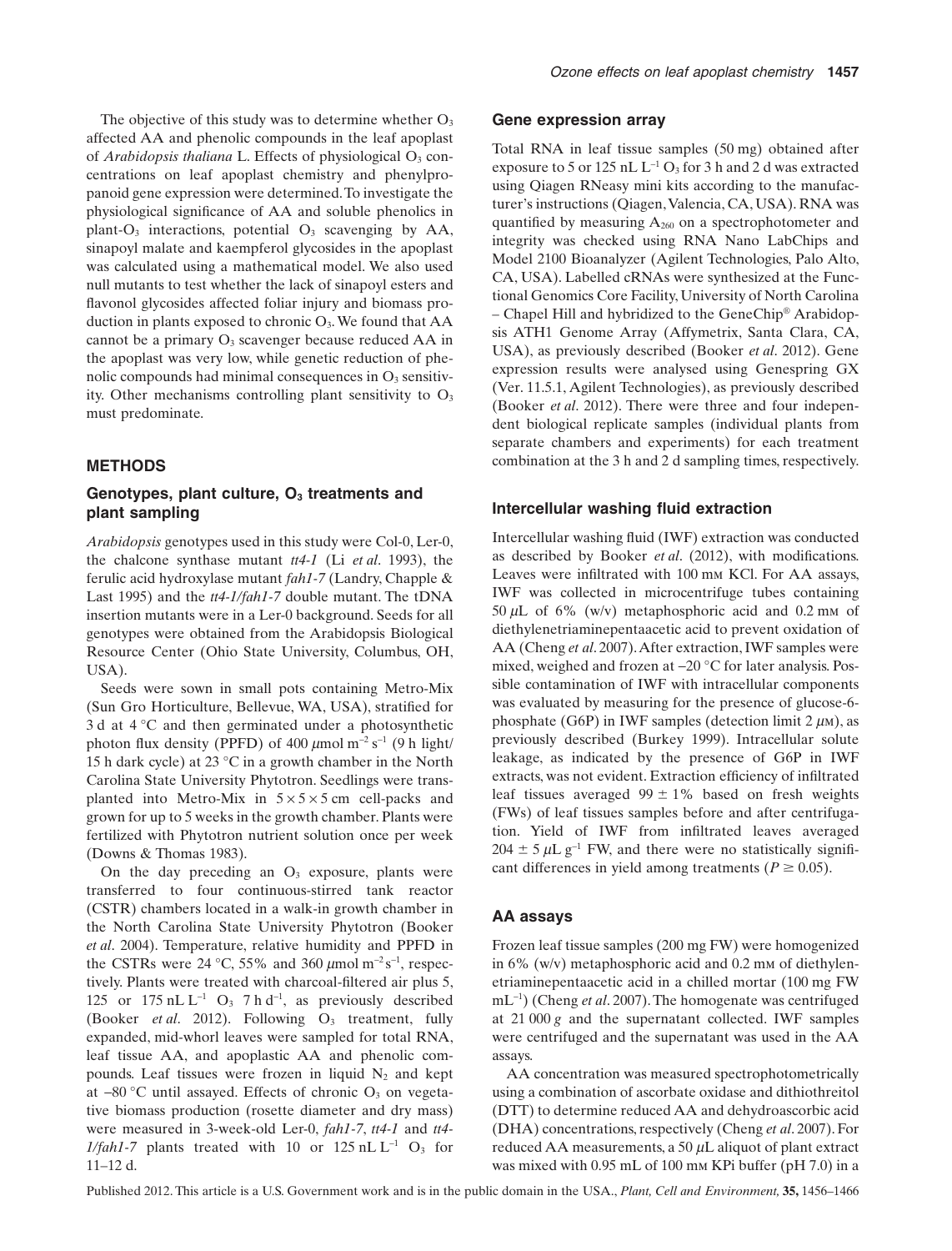quartz glass cuvette and A265 was determined. Ascorbate oxidase (1  $\mu$ L of a 1 U  $\mu$ L<sup>-1</sup> solution) was added to the cuvette, mixed, and A265 was measured after 1 min. For the DHA measurements, 50  $\mu$ L of plant extract was mixed with 0.95 mL of KPi buffer and  $1 \mu$ L of 200 mm DTT. The solution was incubated for 10 min, followed by measurement of A265.AA concentrations were determined by the difference in  $A_{265}$  before and after addition of ascorbate oxidase (reduced AA) and before and after addition of DTT (DHA) using  $\varepsilon_{265nm} = 14.3$  mm<sup>-1</sup> cm<sup>-1</sup>. The sum of reduced AA and DHA equalled total AA. For calculations of apoplastic AA and DHA concentrations, the volume of the aqueous apoplast was estimated to be 11% of leaf FW (Speer & Kaiser 1991; Luwe & Heber 1995). Ascorbate redox status was expressed as AA / (AA + DHA).

## **IWF phenolic composition assay**

IWF samples were filtered (0.45  $\mu$ m), and 20  $\mu$ L aliquots were separated by  $RP\text{-}HPLC$  using Microsorb  $C_{18}$  columns  $(30 \text{ mm} \times 4.6 \text{ mm} \text{ guard column}; 100 \text{ mm} \times 4.6 \text{ mm} \text{ analytic}$ cal column,  $3 \mu m$ ) (Pro-Star/Dynamax System, Agilent Technologies). Gradient conditions: Solvent A: 0.1% formic acid; Solvent B: 0.1% formic acid in methanol; 10% B for 0.25 min; 10 to 30% B over 14 min; 30% B for 2 min; 30 to 45% B over 10 min; 45 to 80% B over 10 min; 80% B for 3 min; and 80 to 10% B over 4 min; flow rate: 1 mL min-<sup>1</sup> . Column temperature was 30 °C.Absorbance at 330 nm and spectra (190–400 nm) were measured using a photodiodearray detector (ProStar model 335, Agilent Technologies) and analysed using Star Chromatography Workstation software (Ver. 6.41, Agilent Technologies). Phenolic aglycones were identified on chromatograms by retention time, co-elution with standards, and UV spectra following incubation in  $2 N$  HCl at  $80 °C$  for 1 h. Concentrations of sinapoyl and flavonol glycosides in IWF extracts were based on peak areas of sinapic acid and kaempferol standards. Apoplastic concentrations of phenolic glycosides were determined as described above for AA.

The composition of IWF samples extracted with water from Col-0 control plants was also investigated by high resolution, exact mass measurement using electrospray ionization (ESI) in positive and negative ion modes on an LC-TOF mass spectrometer (model 6213, Agilent Technologies) at the North Carolina State University Mass Spectrometry Facility. Samples were analysed via a 5 or 10  $\mu$ L flow injection at 1 mL min<sup>-1</sup> using an Agilent Eclipse XDB-C<sub>18</sub> column (150 mm  $\times$  4.6 mm, 5  $\mu$ m). Gradient conditions (negative ion mode): Solvent A: 0.1% NH4OH in water; Solvent B: 0.1% NH4OH in methanol; 10% B for 0.23 min; 10 to 30% B over 13.77 min; 30% B for 1.5 min; 30 to 40% B over 10 min; 40 to 80% B over 9.5 min; 80% B for 3 min; and 80 to 10% B over 2 min. Gradient conditions (positive mode): Solvent A: 0.1% formic acid; Solvent B: 0.1% formic acid in methanol; 10% B for 0.23 min; 10 to 30% B over 13.77 min; 30% B for 1.5 min; 30 to 40% B over 10 min; 40 to 80% B over 9.5 min; 80% B for 2 min; and 80 to 10% B over 2 min. The mass spectrometer was operated with a capillary voltage of 4 kV, nebulizer pressure of 30 psig and a drying gas flow rate of  $12 \text{ L min}^{-1}$  at  $350 \degree \text{C}$ . Fragmentor voltage was 180, 200 or 350 V (nozzle/skimmer dissociation) and skimmer voltage was 60 V. Reference ions of purine at m/z 121.0509 and HP-0921 at m/z 922.0098 were used as calibrants.

## **Apoplast ROS scavenging capacity**

To investigate potential  $O<sub>3</sub>$  scavenging by AA or sinapic acid derivatives in the apoplast, the fraction of the  $O<sub>3</sub>$  flux that is decomposed by direct reaction with AA or sinapic acid before reaching the plasmalemma (FR) was calculated according to the method derived by Chameides (1989), as shown in Moldau (1998):

$$
FR = 1 - sech(L\sqrt{k[M]/D},\tag{1}
$$

where *L* is wall thickness in cm, k is the bimolecular rate constant of the  $O_3 + AA$  or  $O_3 +$  sinapic acid reaction in  $M^{-1}$  s<sup>-1</sup>, [M] is the molar apoplast AA or sinapic acid concentration, and D is the aqueous phase molecular diffusion coefficient for  $O_3$  ( $2 \times 10^{-5}$  cm<sup>2</sup> s<sup>-1</sup>). The cell wall thickness value used was 0.32  $\mu$ m (Teng *et al.* 2006). The bimolecular rate constant, k, for the AA reaction was  $4.8 \times 10^7 M^{-1} s^{-1}$ (Moldau 1998). The  $O_3$  + sinapic acid reaction rate constant  $(1.9 \times 10^{6} M^{-1} s^{-1})$  was based on estimates for ferulic acid  $(1.6 \times 10^6 \, M^{-1} \, s^{-1})$  (Beltran-Heredia *et al.* 2001) and syringic acid  $(2.2 \times 10^6 \, M^{-1} \, s^{-1})$  (Benitez *et al.* 1997), both determined at 20 °C, pH 5. Ferulic and syringic acids are structurally similar to sinapic acid, whose k was not found in the literature. Equation 1 was also used to calculate OH· and <sup>1</sup>O<sub>2</sub> quenching by sinapic acid using  $k = 2.2 \times 10^{10}$  and  $3.0 \times 10^7$   $M^{-1}$  s<sup>-1</sup>, respectively (Buxton *et al.* 1988; Foley *et al.* 1999). Scavenging of OH,  ${}^{1}O_{2}$  and  $O_{2}$ <sup>-</sup> by kaempferol was calculated using  $k = 4.6 \times 10^9$ ,  $4.8 \times 10^5$  and  $5.5 \times 10^5$  *M*<sup>-1</sup> s<sup>-1</sup>, respectively (Bors *et al*. 1990; Tournaire *et al*. 1993).

## **Experimental design and statistics**

Results were analysed by analysis of variance using a mixed model (Littell *et al*. 1996) (PC SAS for Windows, ver. 9.2, SAS Institute, Inc., Cary, NC, USA). In the experiment with Ler-0, *fah1-7* and *tt4-1*, the genotypes were treated in the same chamber, and results were analysed as a split-plot with  $O<sub>3</sub>$  treatments as the main plot and genotype as the subplot. Reported values are the least squares means and associated standard errors. Average results from plants in a chamber were treated as biological replicates and each experiment was conducted at least three times.

# **RESULTS**

# **AA**

Apoplastic AA was largely oxidized and intracellular AA was largely reduced, even without O<sub>3</sub> treatment. Apoplastic concentrations of AA and DHA were  $0.002 \pm 0.001$  and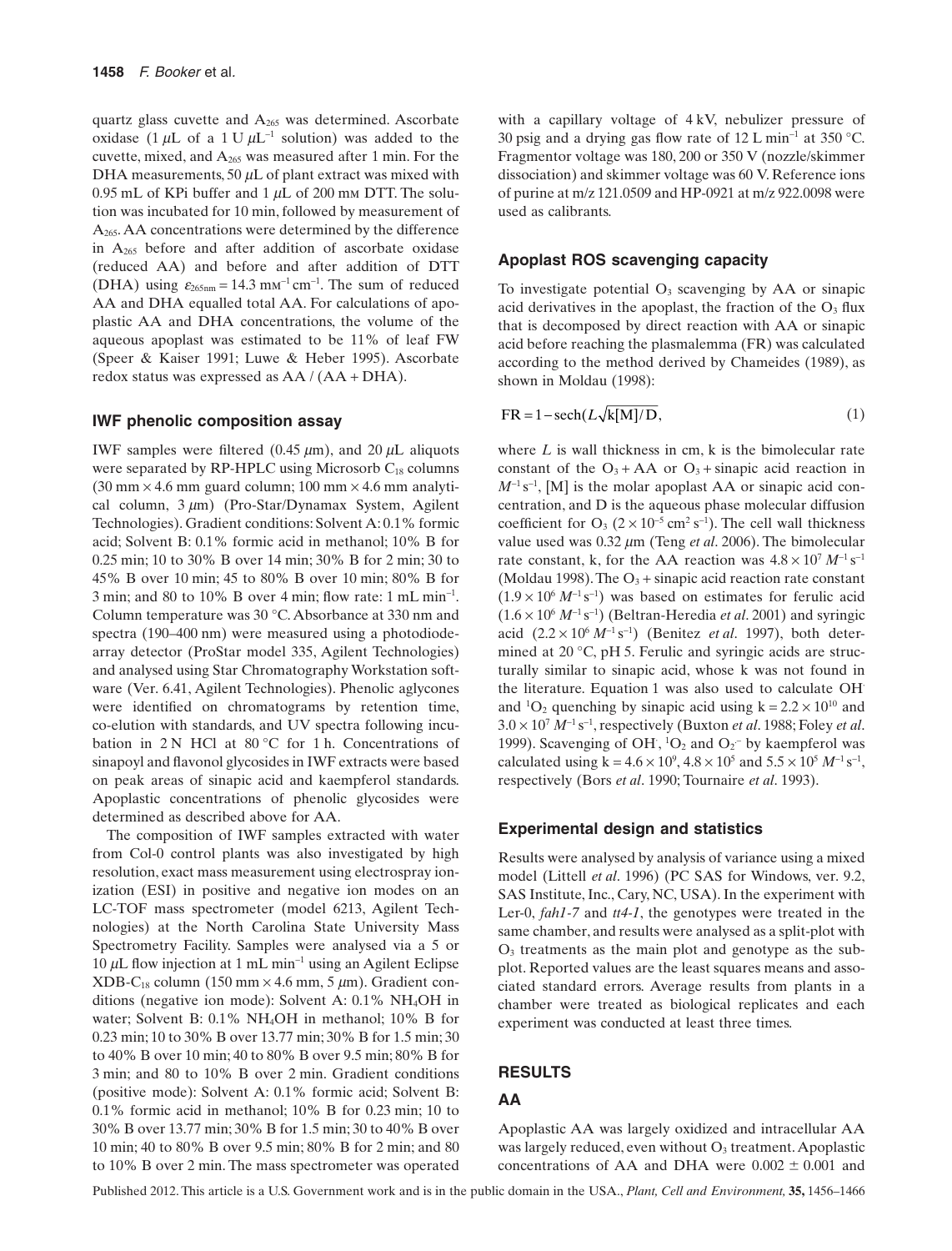$0.36 \pm 0.03$  mm (mean  $\pm$  SE), respectively. Leaf tissue concentrations of AA and DHA were  $4.54 \pm 0.26$  and  $0.41 \pm 0.04$  mm, respectively. Differences in AA concentration among  $O<sub>3</sub>$  treatments were not statistically significant  $(P \ge 0.05)$ . The leaf tissue AA / (AA + DHA) ratio was  $0.92 \pm 0.01$ .

# **Phenylpropanoid and flavonoid gene expression**

Given the extremely low levels of reduced AA in the leaf apoplast, we sought other potential reducing compounds that could participate in the plant's primary response to  $O<sub>3</sub>$ toxicity. A number of genes in the phenylpropanoid and flavonoid pathways were up-regulated after treatment with 125 nL  $L^{-1}$  O<sub>3</sub> for 3 h and 2 d (Table 1). Notably, there was increased expression of genes encoding hydroxycinnamoyl-CoA shikimate/quinate hydroxycinnamoyltransferase

(*HCT*), caffeoyl-CoA O-methyltransferase (*CCoAOMT*), caffeic acid/5-hydroxyferulic acid *O*-methyltransferase (*COMT*), aldehyde dehydrogenase (*ALDH1A*), cinnamoyl-CoA reductase (*CCR*) and cinnamyl alcohol dehydrogenase (*CAD*) in the pathways leading to sinapic acid derivatives and lignin biosynthesis (Fig. 1). Transcription of a UDP-glucosyltransferase gene (*UGT84A2*, *SGT*) for 1-*O*-sinapoyl glucose synthesis was also stimulated after O3 exposure for 2 d.With regard to flavonoids, expression of an early pathway gene, chalcone isomerase, was unchanged after 3 h and down-regulated by  $O_3$  after 2 d. However, a gene in the flavonol synthase family (At3g19010) was stimulated by  $O_3$  after 3 h but not at 2 d. Several oxidoreductases putatively involved in flavonoid biosynthesis were stimulated by  $O_3$  after 2 d. The most numerous up-regulated genes due to  $O_3$  in the flavonol pathway were glycosyltransferases (*UGT71C*, *UGT73B*, *UGT73C, UGT73D1*, *UGT78D2*).

**Table 1.** List of phenylpropanoid and flavonoid pathway genes up- or down-regulated at 3 h and 2 d after exposure of Col-0 plants to 125 nL L<sup>-1</sup> O<sub>3</sub> ( $P \le 0.05$ )

| <b>AGB ID</b> | Gene<br>symbol   | Name or description                                                                               | Fold change<br>3 <sub>h</sub> | Fold change<br>2d |
|---------------|------------------|---------------------------------------------------------------------------------------------------|-------------------------------|-------------------|
| At3g44720     | ADT4             | Arogenate dehydratase (involved in phenylalanine biosynthesis)                                    | 2.6                           | 2.0               |
| At5g48930     | HCT              | Hydroxycinnamoyl-CoA shikimate/quinate<br>hydroxycinnamoyltransferase                             | 1.8                           | ns                |
| At4g34050     | CCoAOMT1         | Caffeoyl-CoA 3-O-methyltransferase                                                                | ns                            | 1.8               |
| At1g67980     | CCoAOMT6         | Caffeoyl-CoA 3-O-methyltransferase                                                                | ns                            | 2.1               |
| At1g21100     | COMT-like1       | Caffeic acid/5-hydroxyferulic acid O-methyltransferase                                            | 3.1                           | ns                |
| At1g21110     | $COMT$ -like2    | Caffeic acid/5-hydroxyferulic acid O-methyltransferase                                            | 14.1                          | ns                |
| At1g21120     | COMT-like3       | Caffeic acid/5-hydroxyferulic acid O-methyltransferase                                            | 13.6                          | ns                |
| At1g21130     | COMT-like4       | Caffeic acid/5-hydroxyferulic acid O-methyltransferase                                            | 3.0                           | $-2.0$            |
| At1g33030     | COMT-like5       | Caffeic acid/5-hydroxyferulic acid O-methyltransferase                                            | 3.4                           | ns                |
| At3g24503     | <b>ALDHIA</b>    | Aldehyde dehydrogenase                                                                            | 2.0                           | 1.6               |
| At3g21560     | <b>UGT84A2</b>   | Sinapic acid: UDP-glucose glucosyltransferase                                                     | ns                            | 2.9               |
| At1g80820     | CCR <sub>2</sub> | Cinnamoyl-CoA reductase                                                                           | 1.7                           | $\rm ns$          |
| At1g72680     | CAD1             | Cinnamyl alcohol dehydrogenase                                                                    | ns                            | 3.0               |
| Flavonoids    |                  |                                                                                                   |                               |                   |
| At3g63170     | CHI              | Chalcone-flavanone isomerase                                                                      | ns                            | $-1.6$            |
| At1g53520     | CHI              | Chalcone-flavanone isomerase-related                                                              | ns                            | $-3.6$            |
| At3g19010     | <b>FLS</b>       | Flavonol synthase family                                                                          | 2.1                           | ns                |
| At4g25300/10  |                  | Oxidoreductase                                                                                    | ns                            | 1.6               |
| At5g24530     |                  | Oxidoreductase                                                                                    | ns                            | 3.6               |
| At2g29750     | <b>UGT71C1</b>   | UDP-glycosyltransferase/ quercetin 3-O-glucosyltransferase/quercetin<br>7-O-glucosyltransferase   | 2.5                           | ns                |
| At1g07240     | <b>UGT71C5</b>   | Quercetin 3-O-glucosyltransferase/ quercetin 7-O-glucosyltransferase                              | 1.7                           | $-1.5$            |
| At2g36790/    | <b>UGT73C6</b>   | UDP-glucose:flavonol-3-O-glycoside-7-O-glucosyltransferase                                        | 1.4                           | $\rm ns$          |
| At2g36800     |                  |                                                                                                   |                               |                   |
| At4g34131/    | <b>UGT73B3/</b>  | UDP-glucosyl transferase /flavonol 7-O-glucosyltransferase                                        | 3.7                           | 3.7               |
| At4g34135     | <b>UGT73B2</b>   |                                                                                                   |                               |                   |
| At2g15480     | <b>UGT73B5</b>   | UDP-glycosyltransferase/ quercetin 3-O-glucosyltransferase/ quercetin<br>7-O-glucosyltransferase  | 4.5                           | ns                |
| At3g53150     | UGT73D1          | UDP-glycosyltransferase/ quercetin 4'-O-glucosyltransferase/ quercetin<br>7-O-glucosyltransferase | ns                            | 3.8               |
| At5g17050     | <b>UGT78D2</b>   | UDP-glucosyl transferase/ flavonoid 3-O-glucosyltransferase                                       | $-1.7$                        | 1.5               |
| At5g54060     | UF3GT            | UDP-glucose:flavonoid 3-O-glucosyltransferase                                                     | $-2.7$                        | ns                |
| At1g06000     |                  | Flavonol-7-O-rhamnosyltransferase                                                                 | ns                            | 2.6               |
| At1g30530     |                  | UDP-rhamnose:flavonol-3-O-rhamnosyltransferase                                                    | $-2.2$                        | ns                |

ns, not statistically significant.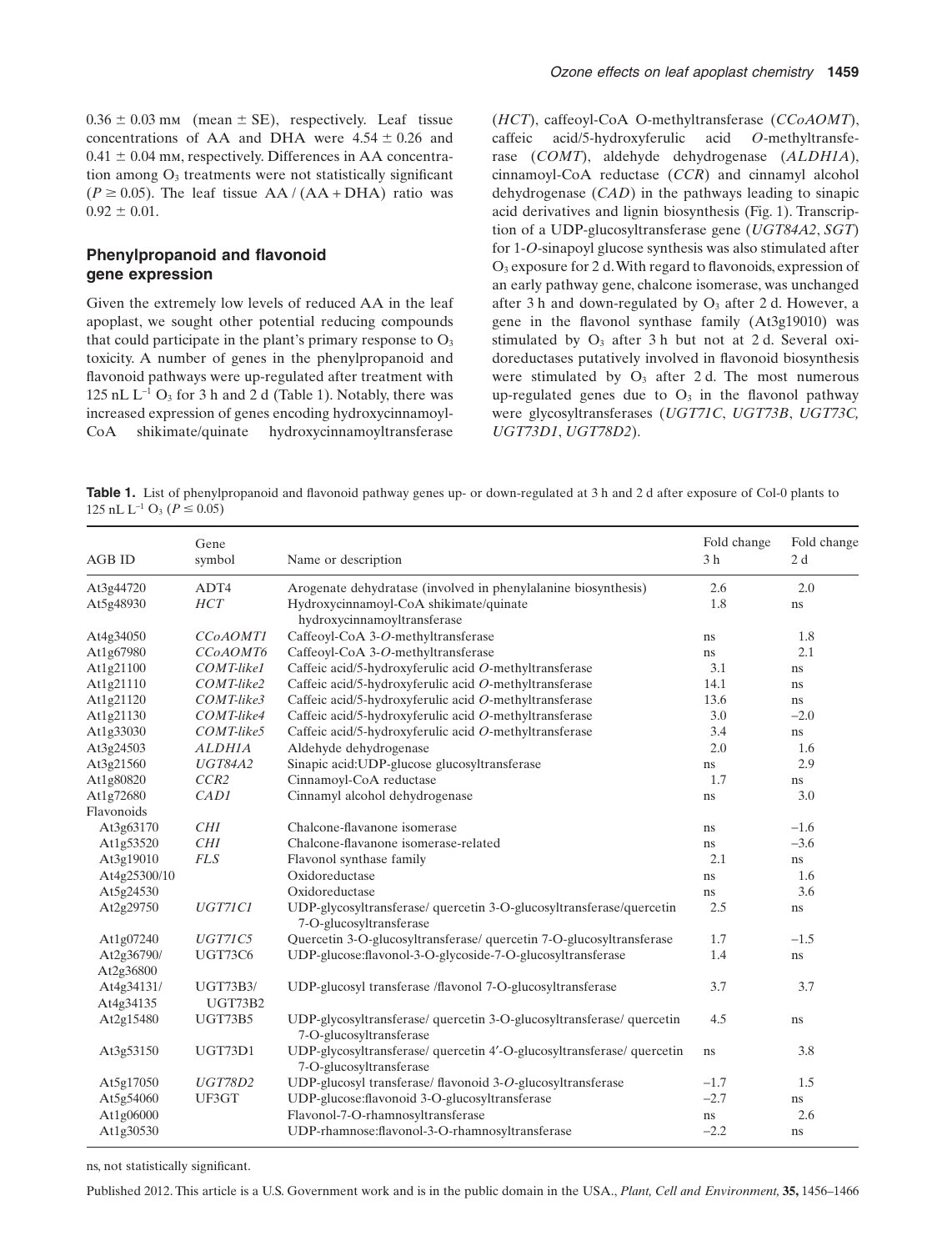

**Figure 1.** The phenylpropanoid pathway in *Arabidopsis*. ALDH, aldehyde dehydrogenase; C3H, C3-hydroxylase; C4H, C4-hydroxylase; CAD, cinnamyl alcohol dehydrogenase; CCoAOMT, caffeoyl-CoA O-methyltransferase; CCR, cinnamoyl-CoA reductase; CHI, chalcone isomerase; CHS, chalcone synthase; 4CL, 4-coumaroyl-CoA ligase; COMT I, caffeic acid O-methyltransferase of class I; F3H, flavanone 3-hydroxylase; F3′H, flavonoid 3′-hydroxylase; F5H, ferulate 5-hydroxylase; FLS, flavonol synthase; HCT, hydroxycinnamoyl-CoA shikimate/quinate hydroxycinnamoyltransferase; PAL, phenylalanine ammonia lyase; SGT, sinapate UDP-glucose sinapoyl transferase; SMT, sinapoylglucose malate sinapoyl transferase; UGTs, UDP sugar glycosyltransferases. Redrawn from Besseau *et al*. (2007).

#### **Phenolic glycoside composition of IWF extracts**

Separation by RP-HPLC of IWF extracts revealed a number of compounds (Fig. 2a,b), some of which were identified as sinapoyl (peak 2) and flavonol (peaks 1, 3, 4) glycosides, based on their UV spectra. The presence of sinapoyl glycosides was also indicated by acid hydrolysis of IWF extracts which produced a phenolic aglycone matching the retention time and UV spectrum of sinapic acid (Fig. 3, inset). In addition, IWF extract from the sinapoyl malatedeficient *fah1-*7 mutant lacked peak 2, while the flavonoiddeficient *tt4-1* mutant lacked peaks 1, 3 and 4 (Fig. 2c,d), confirming these identities. Four peaks were found in common between the  $UV_{330 \text{ nm}}$  and total ion chromatograms determined by LC-ESI-TOF mass spectrometry. Peak 2 contained sinapoyl malate, as indicated by: (1) accurate mass of the compound in negative ion mode; (2) accurate mass of the sodiated dimer and monomer in positive mode; and (3) fragmentation patterns (Table 2). Peaks 1, 3 and 4 contained kaempferol-3-*O*-rhamnosyl-glucoside 7-*O*rhamnoside, kaempferol-3-O-glucoside 7-O-rhamnoside, and kaempferol-3-*O*-rhamnoside-7-*O*-rhamnoside, respectively (Table 2). Identifications were based on accurate

mass determinations of the compounds and fragmentation patterns in positive and negative ion modes. Sinapoyl glucose was not detected in the analysis.

The concentration of sinapoyl malate (peak 2) in the leaf apoplast increased 2.4-fold in the elevated  $O_3$  treatments compared with the control  $(P \le 0.05)$  (Fig. 3). The total average concentration of flavonol glycosides in peaks 1, 3 and 4, expressed as kaempferol equivalents, was  $72 \pm 10 \,\mu$ M. There were no significant differences in kaempferol equivalents among  $O_3$  treatments  $(P \ge 0.05)$ .

## **Apoplastic ROS scavenging capacity**

The fraction of  $O_3$  flux that was scavenged before reaching the plasmalemma (FR) by AA  $(2 \mu)$  or sinapoyl malate in the leaf apoplast  $(20 \mu m)$  was calculated to be 0.2%. Hydroxyl radicals would be highly reactive with sinapoyl and kaempferol glycosides in the apoplast. Quenching of  ${}^{1}O_{2}$  by sinapoyl and kaempferol glycosides in the leaf apoplast was calculated to be less than  $3\%$ . The FR of  $O_2$ <sup>-</sup> by kaempferol derivatives was 14%.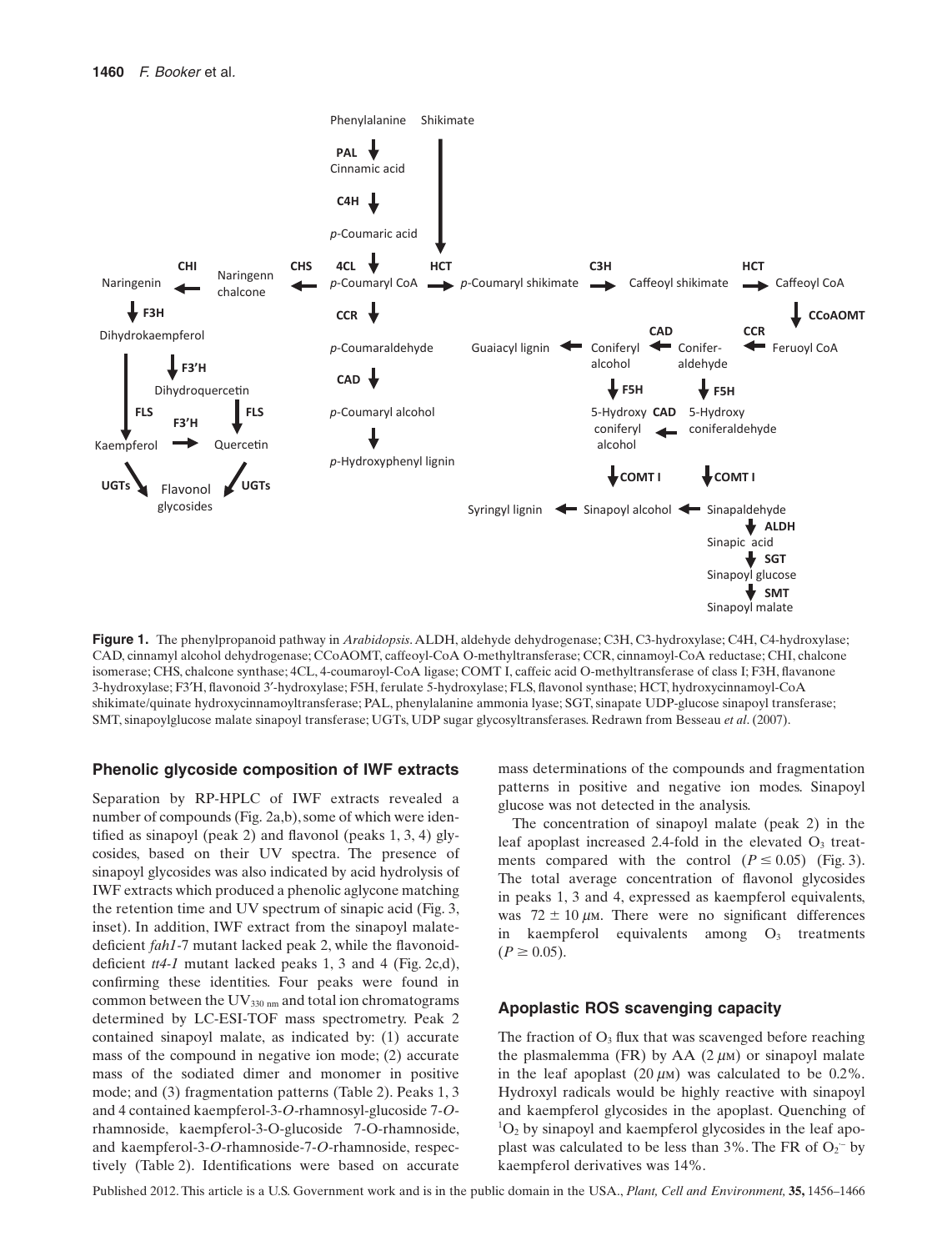

**Figure 2.** Separation by RP-HPLC of phenolic compounds in IWF extracts from Col-0 plants treated with either  $5$  nL  $L^{-1}$ (control) (a) or  $175$  nL  $L^{-1}$  O<sub>3</sub> (b) for 7 h. Also shown are separations of IWF extracts from *Arabidopsis* mutants *fah1-7* (c) and *tt4-1* (d). Absorbance was measured at 330 nm. Compounds in the numbered peaks were identified as: 1 = kaempferol-3-*O*rhamnosyl-glucoside 7-*O*-rhamnoside; 2 = sinapoyl malate; 3 = kaempferol-3-O-glucoside 7-O-rhamnoside; and 4 = kaempferol 3-O-rhamnoside 7-O-rhamnoside. IWF, intercellular washing fluid.



**Figure 3.** Sinapoyl malate concentrations in the leaf apoplast of Col-0 plants treated with a range of  $O_3$  concentrations 7 h d<sup>-1</sup> for 2 d. Inset: UV spectra of sinapic acid (solid line) and acid-hydrolyzed IWF sample from control plants (dashed line). Statistically significant pairwise comparisons with the 5 nL  $L^{-1}$  O<sub>3</sub> control treatment are indicated as: \*,  $P \le 0.05$ ; \*\*;  $P \le 0.01$ . Values are least squares means  $\pm$  SE. IWF, intercellular washing fluid.

# **Biomass production of Ler-0 and phenolic null mutants**

Treatment of 3-week-old Ler-0, *fah1-7* (lacks sinapate esters), *tt4-1* (lacks kaempferol derivatives) and *tt1-4/fah1-7* plants with  $125$  nL L<sup>-1</sup> O<sub>3</sub> for 11–12 d decreased rosette diameter by 24 to 34% and aboveground biomass production by 50 to 61% ( $P \le 0.01$ ) (Table 3). Ozone injury, apparent as longitudinal leaf curling and senescence of older leaves, occurred to the same extent in all genotypes. There was no significant difference in relative  $O<sub>3</sub>$  effects on biomass production among genotypes ( $P \ge 0.05$ ). The proposed protective effect of the soluble phenolics against O<sub>3</sub> injury was not evident.

### **DISCUSSION**

It is often proposed that reduced AA in the apoplast is important for scavenging  $O_3$  as it enters the leaf and as an antioxidant to detoxify ROS (Castillo & Greppin 1988; Chameides 1989; Luwe, Takahama & Heber 1993; Luwe & Heber 1995; Ranieri *et al*. 1996, 2000; Conklin *et al*. 1997; Moldau 1998; Conklin & Barth 2004). In IWF extracts from spinach (*Spinacia oleracea* L.) exposed to 300 nL  $L^{-1}O_3$ , for example, AA was slowly oxidized, and the ratio of AA to total ascorbate (AA + DHA) decreased from 0.9 to 0.1 within 6 h and remained at a low level (Luwe *et al*. 1993).At lower  $O_3$  concentrations (56–113 nL L<sup>-1</sup>), AA and DHA in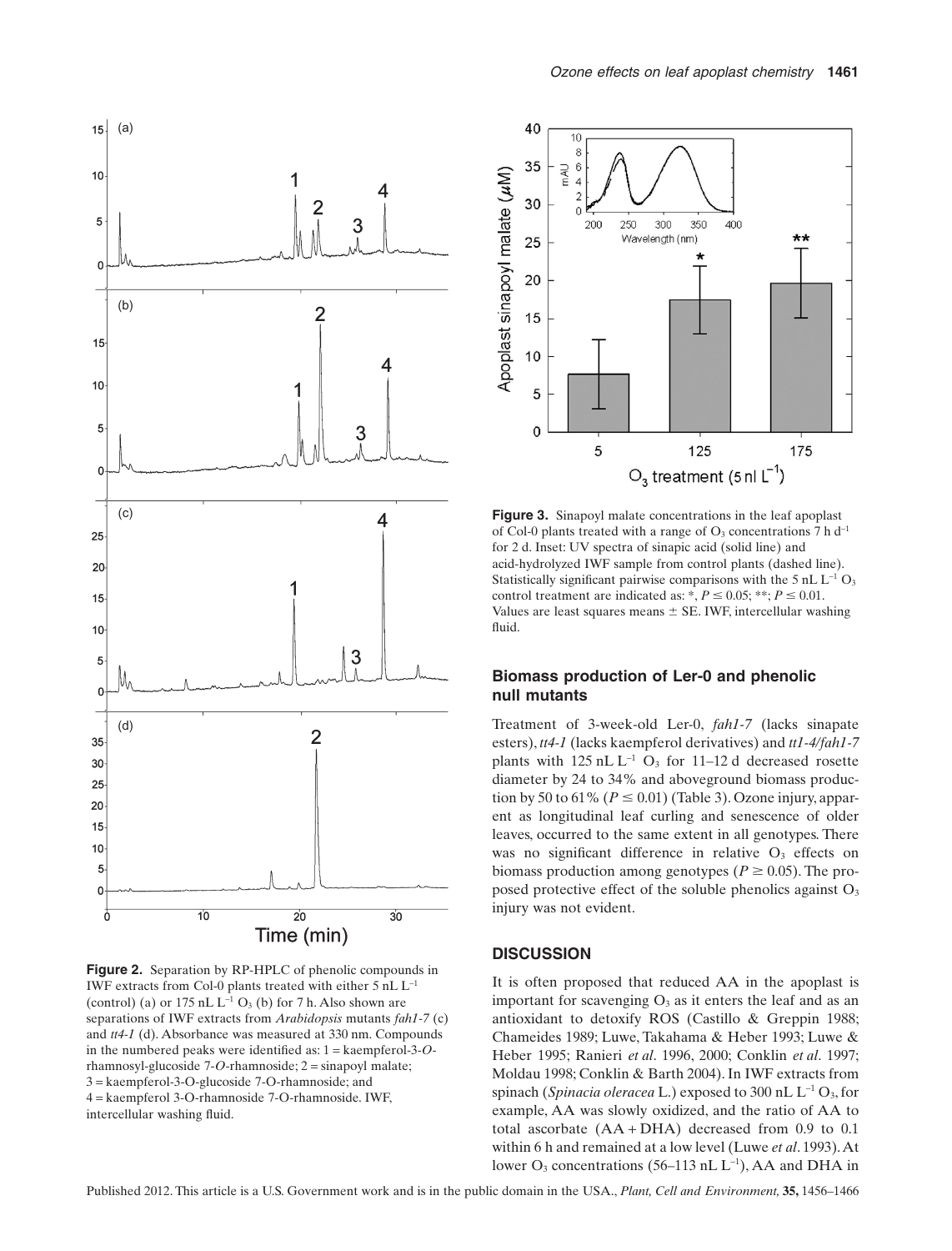| Peak | Component           | Ion mode | Ion species                                                                                                                                                                                                                                                                                                                                      | Exact mass<br>(m/z) | $(m/z)$ (ppm error)<br>IWF sample | Fragmentor<br>voltage | $(\min)$<br>RT | Reference                          |
|------|---------------------|----------|--------------------------------------------------------------------------------------------------------------------------------------------------------------------------------------------------------------------------------------------------------------------------------------------------------------------------------------------------|---------------------|-----------------------------------|-----------------------|----------------|------------------------------------|
|      | Kaempferol-3-O      | Negative | $\rm [M-H]^{-}$                                                                                                                                                                                                                                                                                                                                  | 739.2091            | 739.2096 (0.67)                   | 180                   | 6.3            | Stobiecki et al. 2006              |
|      | rhamnosyl-glucoside | Positive | $[M + Na]$ <sup>+</sup>                                                                                                                                                                                                                                                                                                                          | 763.2056            | 763.2063 (0.92)                   | 200                   | 17.2           | (Kachlicki et al. 2008)            |
|      | 7-O-rhamnoside      |          | $[M + H]$ <sup>+</sup>                                                                                                                                                                                                                                                                                                                           | 741.2237            | 741.2246 (1.21)                   | 200                   |                | (Stobiecki et al. 2006)            |
|      | (MW 740)            |          | $r$ hamnose – glucose<br>$M + H^+ -$                                                                                                                                                                                                                                                                                                             | 433.1129            | 433.1134 (1.15)                   | 200                   |                | Stobiecki et al. 2006)             |
|      |                     |          | rhamnose - glucose -<br>rhamnose<br>$M + H^+ -$                                                                                                                                                                                                                                                                                                  | 287.0550            | 287.0548 (-0.70)                  | 200                   |                | (Stobiecki et al. 2006)            |
|      | Sinapoyl malate     | Negative | $[M-H]$                                                                                                                                                                                                                                                                                                                                          | 339.0722            | 339.0735 (3.83)                   | $\overline{80}$       | 1.3            | (Stobiecki et al. 2006)            |
|      | (MW 340)            |          | Sinapic acid M-H]                                                                                                                                                                                                                                                                                                                                | 223.0612            | 223.0614 (0.90)                   | 180                   |                | (Stobiecki et al. 2006)            |
|      |                     | Positive | $2 M + Na+$                                                                                                                                                                                                                                                                                                                                      | 703.1481            | 703.1474 (-1.00)                  | $\frac{80}{2}$        | 21.6           | (von Roepenack-Lahaye et al. 2004) |
|      |                     |          | $M + Na+$                                                                                                                                                                                                                                                                                                                                        | 363.0687            | 363.0685 (-0.55)                  | 180                   |                | (von Roepenack-Lahaye et al. 2004) |
|      |                     |          | Sinapic acid $M + H - H2O$ <sup>+</sup>                                                                                                                                                                                                                                                                                                          | 207.0652            | 207.0652 (0.00)                   | 180                   |                | (von Roepenack-Lahaye et al. 2004) |
|      | Kaempferol-3-       | Negative | $[M-H]$                                                                                                                                                                                                                                                                                                                                          | 593.1512            | 593.1520 (1.35)                   | 180                   |                | Stobiecki et al. 2006)             |
|      | O-glucoside         | Positive | $M + Na$ <sup>+</sup>                                                                                                                                                                                                                                                                                                                            | 617.1482            | $617.1477(-0.81)$                 | 200                   | 24.9           | (Kachlicki et al. 2008)            |
|      | 7-O-rhamnoside      |          | $M + H$ <sup>+</sup>                                                                                                                                                                                                                                                                                                                             | 595.1657            | 595.1663 (1.01)                   | 200                   |                | Stobiecki et al. 2006)             |
|      | (MN 594)            |          | glucose - rhamnose]<br>$M + H^+$                                                                                                                                                                                                                                                                                                                 | 287.0550            | 287.0556 (2.09)                   | 350                   | 25.2           | Stobiecki et al. 2006)             |
|      | Kaempferol          | Negative | $\mathbf{M}-\mathbf{H}$                                                                                                                                                                                                                                                                                                                          | 577.1563            | 577.1569 (1.04)                   | 180                   | 12.0           | Stobiecki et al. 2006)             |
|      | 3-O-rhamnoside      | Positive | $M + Na$ <sup>+</sup>                                                                                                                                                                                                                                                                                                                            | 601.1528            | 601.1534 (1.00)                   | 200                   | 28.7           | (Kachlicki et al. 2008)            |
|      | 7-O-rhamnoside      |          | $M + H$ <sup>+</sup>                                                                                                                                                                                                                                                                                                                             | 579.1708            | 579.1716 (1.38)                   | 200                   |                | (von Roepenack-Lahaye et al. 2004) |
|      | (MW 578)            |          | rhamnose]<br>$M + H^+$                                                                                                                                                                                                                                                                                                                           | 433.1129            | 433.1134 (1.15)                   | 200                   |                | (Kachlicki et al. 2008)            |
|      |                     |          | $r$ hamnose $-$<br>$M + H^+ -$                                                                                                                                                                                                                                                                                                                   | 287.0550            | 287.0549 (-0.35)                  | 200                   |                | (Kachlicki et al. 2008)            |
|      |                     |          | rhamnose]                                                                                                                                                                                                                                                                                                                                        |                     |                                   |                       |                |                                    |
|      |                     |          | The IWF sample was extracted with water, freeze dried, re-dissolved in water, and 5 or 10 µL aliquots were separated by HPLC (A <sub>330 mn</sub> ) using a Zorbax eclipse XDB-C18 column followed by<br>accurate ESI-TOF mass spectrometry in negative and positive ion modes (skimmer voltage – 60 V; fragmentor voltage – 180, 200 or 350 V). |                     |                                   |                       |                |                                    |
|      |                     |          |                                                                                                                                                                                                                                                                                                                                                  |                     |                                   |                       |                |                                    |

RT, retention time.

RT, retention time.

Table 2. LC-ESI-TOF mass spectrometry analysis of leaf intercellular washing fluid (IWF) extract from Col-0 **Table 2.** LC-ESI-TOF mass spectrometry analysis of leaf intercellular washing fluid (IWF) extract from Col-0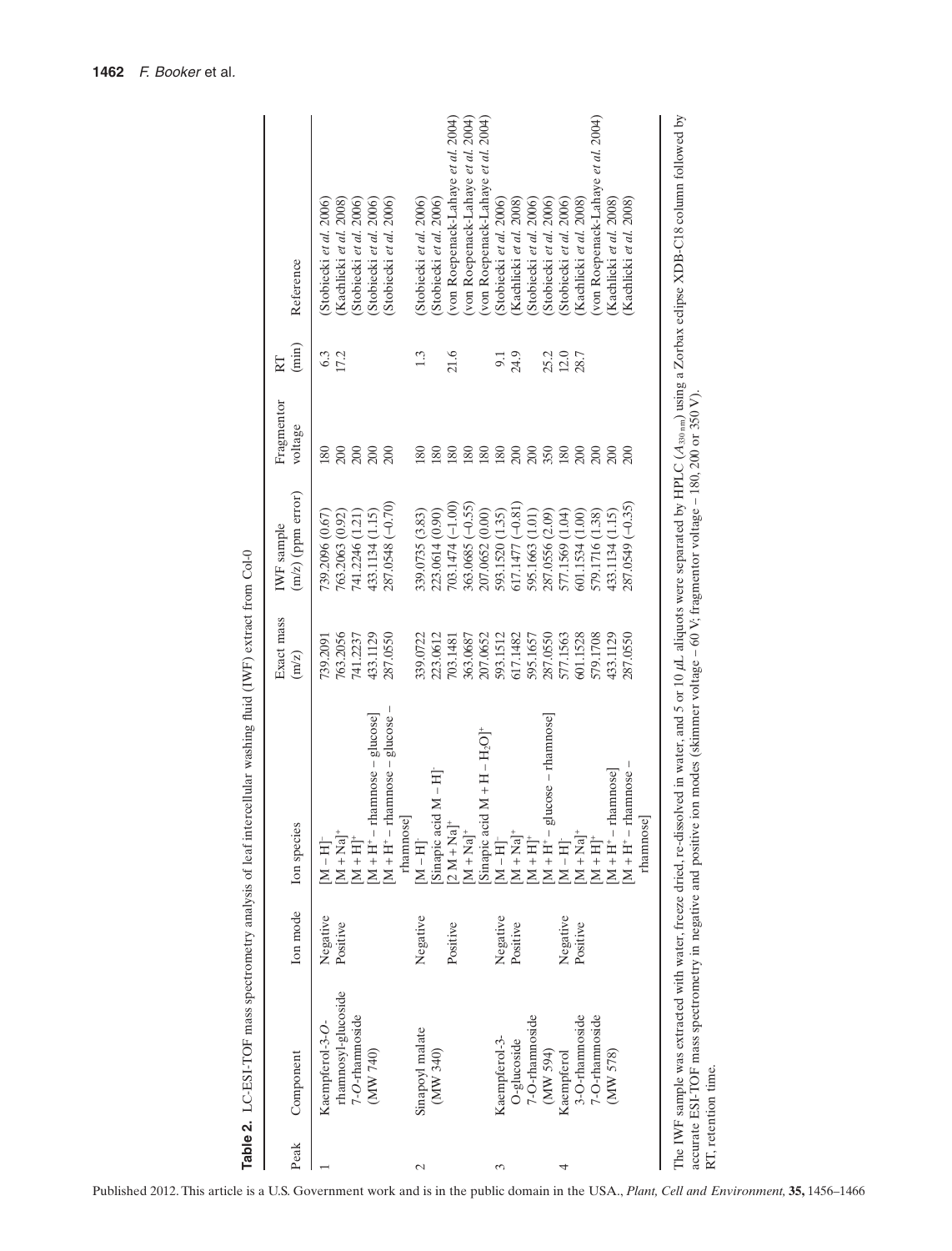**Table 3.** Effect of chronic O<sub>3</sub> on rosette diameter and dry weight of 4-week-old Ler-0, *fah1-7*, *tt4-1* and *tt4-1/fah1-7* genotypes

| Genotype       | O <sub>3</sub><br>$(nL L^{-1})$ | Rosette<br>diameter (cm)   | Dry weight $(g)$               |
|----------------|---------------------------------|----------------------------|--------------------------------|
| $Ler-0$        | 10                              | $6.8 \pm 0.3$ <sup>a</sup> | $0.073 \pm 0.011$ <sup>a</sup> |
|                | 125                             | $5.0 \pm 0.3$ <sup>b</sup> | $0.034 \pm 0.011$ b            |
| $fah1-7$       | 10                              | $6.8 \pm 0.3$ <sup>a</sup> | $0.075 \pm 0.011$ <sup>a</sup> |
|                | 125                             | $4.8 \pm 0.3$ <sup>b</sup> | $0.032 \pm 0.011$ b            |
| $tt4-1$        | 10                              | $7.6 \pm 0.4$ <sup>a</sup> | $0.091 \pm 0.011$ <sup>a</sup> |
|                | 125                             | $5.0 \pm 0.4^{\circ}$      | $0.036 \pm 0.011$ b            |
| $tt4-1/fahl-7$ | 10                              | $7.2 \pm 0.4$ <sup>a</sup> | $0.088 \pm 0.012$ <sup>a</sup> |
|                | 125                             | $5.4 \pm 0.4^{\circ}$      | $0.044 \pm 0.012$ <sup>b</sup> |

Plants were treated with 10 or 125 nL  $L^{-1}$  O<sub>3</sub> 7 h d<sup>-1</sup> for 12 d. Within genotypes, values followed by a different letter are significantly different,  $P \le 0.01$ . Values are means  $\pm$  SE (*n* = 64).

IWF extracts transiently increased, suggesting that AA transport into the apoplast increased in spinach in response to O3 (Luwe & Heber 1995). In contrast, reduced AA in the leaf apoplast of broad bean (Vicia *faba* L.) declined from 93 to 81% of total AA following exposure to 56 nL  $L^{-1}$  O<sub>3</sub> for 3 d (Luwe & Heber 1995). In pumpkin (*Cucurbita pepo* L.) exposed to 150 nL  $L^{-1}$  O<sub>3</sub> for 5 d, IWF extracts showed an increase in total AA concentration, while only small variations in ascorbate concentrations in leaf tissue were found (Ranieri *et al*. 1996). Sunflower (*Helianthus annuus* L.) subjected to 150 nL  $L^{-1}$  O<sub>3</sub> for 4 d exhibited an increase in total ascorbate content, accompanied by a marked oxidation of reduced AA, leading to a decrease in redox state in both the intracellular and apoplast compartments (Ranieri *et al*. 2000).

In *Arabidopsis*, however, we show that protection against  $O<sub>3</sub>$  injury via direct scavenging by AA appears rather limited because reduced AA concentrations in the leaf apoplast were very low. Veljovic-Jovanovic *et al*. (2001) also found that reduced AA concentrations were low in the leaf apoplast of *Arabidopsis*, especially in the ascorbatedeficient, O3-sensitive *vtc-1* mutant*.* Ascorbic acid oxidation in the apoplast can result from ascorbate oxidase and peroxidase activity there (Takahama & Oniki 1997; Pignocchi *et al*. 2003; Booker *et al*. 2012). In addition, AA can be oxidized via reduction of phenoxyl radicals formed in reactions with peroxidases in the apoplast (Takahama & Oniki 1997). For example, Padu *et al*. (2005) calculated that in birch (*Betula pendula* Roth) leaves, re-reduction of the peroxidase phenolic substrate coniferyl alcohol in the apoplast oxidized a significant portion of the reduced AA in control plants. In  $O_3$ -treated plants, direct  $O_3$  scavenging by AA was predicted to occur, as was AA oxidation by peroxidases if H2O2 concentrations increased (Padu *et al*. 2005). Utilization of AA in enzymatic reactions involving phenolic substrates and  $H_2O_2$  may thus constitute significant sinks for AA in the apoplast, particularly in plants exposed to  $O_3$ , contributing to low concentrations of reduced AA in the apoplast in some plants.

Challenges have arisen about the proposed efficacy of AA in the leaf apoplast of some plants exposed to  $O_3$  (Luwe & Heber 1995; Kollist *et al*. 2000; Burkey & Eason 2002). While AA in the apoplast appears to be an important factor for protecting plants from  $O_3$  injury (Moldau, Bichele & Hüve 1998; Conklin & Barth 2004), the generality of this mechanism among plant species is shown here and elsewhere to be limited (Luwe & Heber 1995). For example, differences in O<sub>3</sub> sensitivity among snap bean (*Phaseolus*) *vulgaris* L.) lines were correlated with AA concentrations in IWF extracts of some cultivars, but not others (Burkey & Eason 2002; Burkey, Eason & Fiscus 2003). Two soybean lines exhibiting differential  $O_3$  sensitivity both had low reduced AA concentrations in IWF extracts (Cheng *et al*. 2007). Reduced AA concentrations in IWF extracts from milkweed (*Asclepias exaltata* L.) were negatively correlated with foliar injury from ambient  $O<sub>3</sub>$  but not in cutleaf coneflower (*Rudbeckia laciniata* L.) and crown-beard (*Verbesina occidentalis* Walt.) wildflowers, which had very low reduced apoplastic AA concentrations (Burkey *et al*. 2006).We show here that AA in IWF extracts from *Arabidopsis* was almost entirely oxidized. Transport of reduced AA from the cell to the apoplast might be adequate for maintaining AAcoupled peroxidase reactions important for countering  $O<sub>3</sub>$ injury, especially as AA export is an early response to  $H_2O_2$ perception in *Arabidopsis* cell cultures (Parsons & Fry 2010), but steady-state concentrations of apoplast AA in *Arabidopsis* were too low to contribute significantly in direct scavenging of  $O_3$  based on FR calculations. Therefore, we conclude that in a number of plants, AA in the apoplast contributes little to the direct scavenging of  $O_3$ .

AA in leaf tissue extracts, in contrast with IWF fractions, was essentially all reduced. There was no significant effect of O3 on AA concentrations in leaf tissue extracts, which has been observed in several other studies (Luwe *et al*. 1993; Burkey *et al*. 2003; Cheng *et al*. 2007). Glutathione concentrations, however, declined in some studies (Luwe *et al*. 1993; Mahalingam *et al*. 2006), suggesting that the AA-glutathione system was maintaining AA in predominately reduced form. At high  $O<sub>3</sub>$  concentrations, intracellular redox status became more oxidized, followed by a decline in total ascorbate, suggesting that metabolic processes had become compromised (Luwe & Heber 1995).

The results here contribute to an expanded view of leaf apoplast chemistry and plant response to  $O<sub>3</sub>$  stress. We report for the first time to our knowledge that sinapoyl and flavonol glycosides are located in the apoplast of *Arabidopsis* leaves (Figs 2 & 3). Hydroxycinnamic and flavonoid derivatives are located mainly in the vacuole, and in the case of HCAs, bound to cell walls (Wallace & Fry 1994; Grace 2005). Flavonoids are also found in the nucleus, cytoplasm, chloroplast, endoplasmic reticulum (ER), small vesicles and as exudates on plant surfaces (Zhao & Dixon 2010). The major flavonoid compounds in *Arabidopsis* are kaempferol derivatives while HCA conjugates mainly comprise soluble sinapate esters (Veit & Pauli 1999; Milkowski & Strack 2010). *Arabidopsis* and other members of the Brassicaceae produce sinapoyl malate in leaves while seeds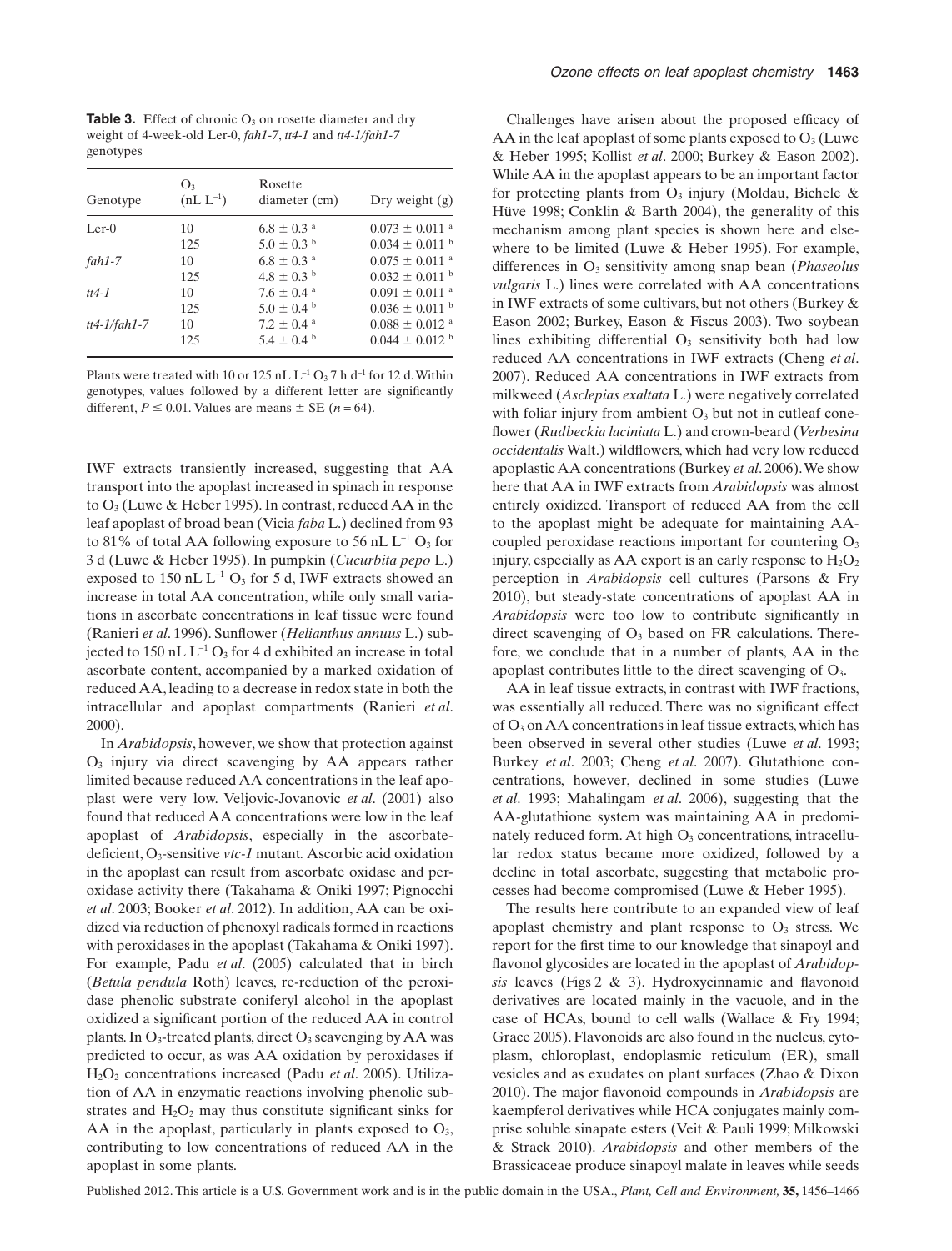contain sinapoyl choline, with lesser amounts of sinapoyl glucose in leaves and seeds (Li *et al*. 1993; Ruegger *et al*. 1999). Flavonols and sinapate esters have important roles as UV protectants in *Arabidopsis* and other plants (Li *et al*. 1993; Landry *et al*. 1995). Phenolic compounds are important in biotic defence interactions and may function as antioxidants, thereby helping plants counter oxidative stress induced by various environmental factors (Grace 2005). However, most previous studies investigated these compounds in either whole tissue extracts or, in the case of insoluble phenolics, in extractive-free cell wall preparations. Here we showed that sinapoyl and flavonol glycosides were present in IWF extracts and that the concentration of sinapoyl malate increased with  $O<sub>3</sub>$ .

Soluble, low molecular weight phenolics in the apoplast may be widespread in plants (Wallace & Fry 1994). For example, various HCAs have been found in the media of cell cultures (Wallace & Fry 1994). Chlorogenic acid (3-caffeoylquinic acid) was found in IWF extracts of tobacco (*Nicotiana tabacum* L.) leaves (Takahama 1998). The concentration of the flavone glycoside, apiin, increased twofold in IWF extracts from parsley (*Petroselinum crispum* L.) seedlings treated with 200 nL  $L^{-1}$  O<sub>3</sub>, accompanied by extensive foliar injury (Eckey-Kaltenbach *et al*. 1993). In the O3-tolerant Bel-B tobacco cultivar, the concentration of monocaffeoyl-putrescine was found to increase fourfold in IWF extracts following treatment with  $150$  nL L<sup>-1</sup> O<sub>3</sub> (Langebartels *et al*. 1991).The radical scavenging capacity of the conjugated polyamine was ascribed primarily to the phenolic moiety of the molecule (Bors *et al*. 1989).

The  $O_3$  treatment used in our study was sufficient to induce a number of changes in gene expression associated with phenolic compound biosynthesis (Table 1), as observed in previous gene expression studies with O3-treated *Arabidopsis* (Ludwikow, Gallois & Sadowski 2004; D'Haese *et al*. 2006; Li *et al*. 2006; Tosti *et al*. 2006). In the pathway leading to sinapate ester biosynthesis (Fig. 1), for example, expression of *HCT*, *COMT-like* and *ALDH1A* increased after exposure to  $125$  nL  $L^{-1}$  O<sub>3</sub> after 3 h, while *CCoAOMT* genes were up-regulated after 2 d (Table 1). Importantly, expression of *UGT84A2*, which catalyzes the glucosylation of sinapate (Milkowski & Strack 2010) was up-regulated by  $O_3$  after 2 d. However, regulation of sinapate ester biosynthesis is not well understood (Besseau *et al*. 2007), and glucosylation may be complicated by functional redundancy among *UGT84A* enzymes (Milkowski & Strack 2010).

In the flavonoid pathway branch,  $O<sub>3</sub>$  effects were less clear (Table 1). Expression of *CHS* was not significantly different with O<sub>3</sub>, and *CHI* expression declined after 2 d. However, *FLS* expression was enhanced, as were a number of glucosyltranserases, thus suggesting that  $O<sub>3</sub>$  stimulated flavonol glycoside biosynthesis via transcriptionally regulated mechanisms.

In our study, the functional significance of sinapoyl and flavonol glycosides in  $O_3$ -plant responses was explored using a model of apoplastic ROS scavenging capacity and several null mutants for these compounds. In agreement with Chameides' (1989) assessment, our estimates of soluble phenolic compound concentrations in the apoplast and their reactivity with  $O_3$  indicated that they would be ineffectual in scavenging significant amounts of  $O_3$  before it reached the plasmalemma. The reaction rate coefficient between phenolic compounds and  $O_3$  is two orders of magnitude lower than what is required to be effective at the concentrations observed. Similarly,  ${}^{1}O_{2}$  and  $O_{2}$ <sup>-</sup> scavenging by sinapoyl and kaempferol glycosides in the apoplast would be minimal. Concentrations of sinapoyl malate increased in response to  $O_3$ , suggesting that defensive mechanisms towards ROS assault were stimulated but a protective role against O<sub>3</sub> injury was not immediately apparent. Biomass production and visible injury of null mutants *fah1-7*, *tt4-1* and *tt4-1/fah1-7* were no more or less sensitive to chronic  $O_3$  than Ler-0 wild-type plants (Table 3).Although this was not a definitive test of apoplastic leaf chemistry changes as both intracellular and extracellular phenolic production was blocked, the lack of effect on O3 sensitivity strongly suggests that a protective role against O3 injury and biomass production was not a major factor.

In conclusion, it was found that AA in the leaf apoplast was essentially all oxidized, while AA in leaf cells was mainly reduced. Current models of apoplastic AA as the first line of defence against  $O<sub>3</sub>$  toxicity may involve less direct mechanisms than currently thought, at least in *Arabidopsis* and some other plant species. Soluble flavonol and sinapoyl glycosides were found for the first time in the leaf apoplast of *Arabidopsis*, but probably have little effectiveness in scavenging  $O<sub>3</sub>$ . Null mutants lacking sinapoyl and flavonol glycosides were not more sensitive to chronic  $O_3$  than wild types, suggesting that other pathways leading to  $O<sub>3</sub>$  damage predominate in these plants.

## **ACKNOWLEDGMENTS**

We would like to thank Erin Silva, Jeff Barton and Renee Tucker, U.S. Department of Agriculture/ARS Plant Science Research, for their technical assistance with this project. Mike Vernon at the University of North Carolina – Chapel Hill Functional Genomics Core Facility is thanked for his assistance with the microarray analysis. We are most grateful to Dr Taufika Islam Williams and Danielle Lehman at the North Carolina State University Mass Spectrometry Facility for their assistance with the mass spectrometry analysis.

### **REFERENCES**

- Baier M., Kandlbinder A., Golldack D. & Dietz K.J. (2005) Oxidative stress and ozone: perception, signalling and response. *Plant, Cell & Environment* **28,** 1012–1020.
- Beltran-Heredia J., Torregrosa J., Dominzuez J.R. & Peres J.A. (2001) Kinetics of the reaction between ozone and phenolic acids present in agro-industrial wastewaters. *Water Research* **35,** 1077–1085.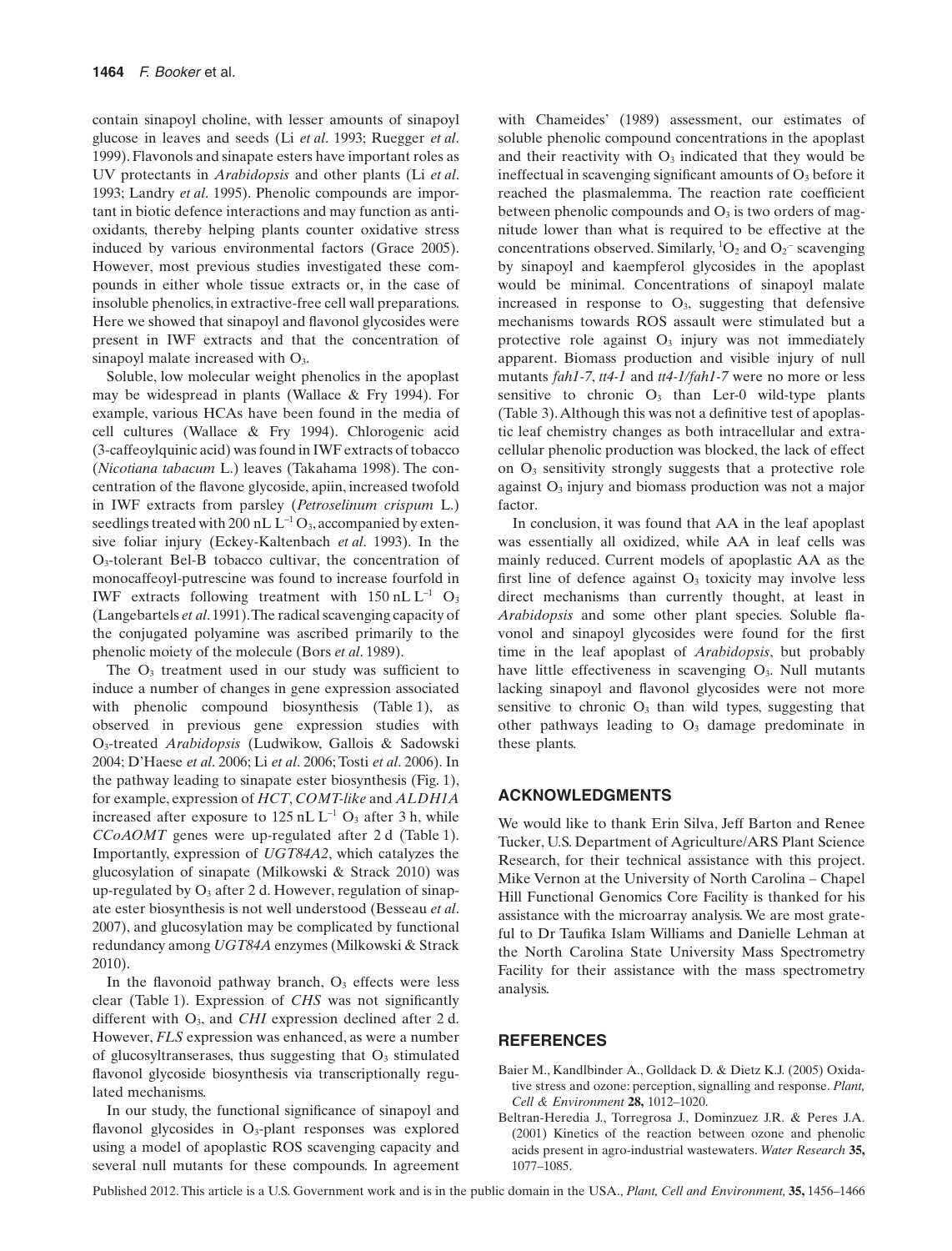- Benitez F.J., Beltran-Heredia J., Acero J.L. & Pinilla M.L. (1997) Ozonation kinetics of phenolic acids present in wastewaters from olive oil mills.*Industrial & Engineering Chemistry Research* **36,** 638–644.
- Besseau S., Hoffmann L., Geoffroy P., Lapierre C., Pollet B. & Legranda M. (2007) Flavonoid accumulation in *Arabidopsis* repressed in lignin synthesis affects auxin transport and plant growth. *The Plant Cell* **19,** 148–162.
- Booker F., Burkey K., Morgan P., Fiscus E. & Jones A. (2012) Minimal influence of G-protein null mutations on ozoneinduced changes in gene expression, foliar injury, gas exchange and peroxidase activity in *Arabidopsis thaliana* L. *Plant, Cell & Environment* **35,** 668–681.
- Booker F.L., Burkey K.O., Overmyer K. & Jones A.M. (2004) Differential responses of G-protein *Arabidopsis thaliana* mutants to ozone. *New Phytologist* **162,** 633–641.
- Bors W., Langebartels C., Michel C. & Sandermann H.J. (1989) Polyamines as radical scavengers and protectants against ozone damage. *Phytochemistry* **28,** 1589–1595.
- Bors W., Heller W., Michel C. & Saran M. (1990) Flavonoids as antioxidants: determination of radical-scavenging efficiences. *Methods in Enzymology* **186,** 343–355.
- Burkey K.O. (1999) Effects of ozone on apoplast/cytoplasm partitioning of ascorbic acid in snap bean.*Physiologia Plantarum* **107,** 188–193.
- Burkey K.O. & Eason G. (2002) Ozone tolerance in snap bean is associated with elevated ascorbic acid in the leaf apoplast.*Physiologia Plantarum* **114,** 387–394.
- Burkey K.O., Eason G. & Fiscus E.L. (2003) Factors that affect leaf extracellular ascorbic acid content and redox status. *Physiologia Plantarum* **117,** 51–57.
- Burkey K.O., Neufeld H.S., Souza L., Chappelka A.H. & Davison A.W. (2006) Seasonal profiles of leaf ascorbic acid content and redox state in ozone-sensitive wildflowers. *Environmental Pollution* **143,** 427–434.
- Buxton G.V., Greenstock C.L., Helman W.P. & Ross A.B. (1988) Critical review of rate constants for reactions of hydrated electrons, hydrogen atoms and hydroxyl radicals (·OH/·O-) in aqueous solution. *Journal of Physical and Chemical Reference Data* **17,** 513–886.
- Castillo F.J. & Greppin H. (1988) Extracellular ascorbic acid and enzyme activities related to ascorbic acid metabolism in *Sedum album* L. leaves after ozone exposure. *Environmental and Experimental Botany* **28,** 231–2387.
- Chameides W.L. (1989) The chemistry of ozone deposition to plant leaves: role of ascorbic acid. *Environmental Science and Technology* **23,** 595–600.
- Cheng F.-Y., Burkey K.O., Robinson J.M. & Booker F.L. (2007) Leaf extracellular ascorbate in relation to  $O<sub>3</sub>$  tolerance of two soybean cultivars. *Environmental Pollution* **150,** 355–362.
- Conklin P.L. & Barth C. (2004) Ascorbic acid, a familiar small molecule intertwined in the response of plants to ozone, pathogens, and the onset of senescence. *Plant, Cell & Environment* **27,** 959–970.
- Conklin P.L., Pallanca J.E., Last R.L. & Smirnoff N. (1997) L-Ascorbic acid metabolism in the ascorbate-deficient *Arabidopsis* mutant *vtc1*. *Plant Physiology* **115,** 1277–1285.
- D'Haese D., Horemans N., De Coen W. & Guisez Y. (2006) Identification of late O3-responsive genes in *Arabidopsis thaliana* by cDNA microarray analysis. *Physiologia Plantarum* **128,** 70–79.
- Downs R.J. & Thomas J.F. (1983) *Phytotron Procedural Manual. (Technical Bulletin 244 Ed.)*. North Carolina Agricultural Research Service, NC State University, Raleigh, NC, USA.
- Eckey-Kaltenbach H., Heller W., Sonnenbichler J., Zetl I., Schäfer W., Ernst D. & Sandermann H. (1993) Oxidative stress and plant

secondary metabolism: 6″*-O-* malonylapiin in parsley. *Phytochemistry* **34,** 687–691.

- Foley S., Navaratnam S., McGarvey D.J., Land E.J., Truscott T.G. & Rice-Evans C.A. (1999) Singlet oxygen quenching and the redox properties of hydroxycinnamic acids. *Free Radical Biology and Medicine* **26,** 1202–1208.
- Foyer C.H. & Noctor G. (2005) Oxidant and antioxidant signalling in plants: a re-evaluation of the concept of oxidative stress in a physiological context. *Plant, Cell & Environment* **28,** 1056–1071.
- Grace S.C. (2005) Phenolics as antioxidants. In *Antioxidants and Reactive Oxygen Species in Plants* (ed. N. Smirnoff), pp. 141–168. Blackwell Publishing Ltd, Oxford, UK.
- Heath R.L. (2008) Modification of the biochemical pathways of plants induced by ozone: what are the varied routes to change? *Environmental Pollution* **155,** 453–463.
- Kachlicki P., Einhorn J.,Muth D., Kerhoas L. & Stobiecki M. (2008) Evaluation of glycosylation and malonylation patterns in flavonoid glycosides during LC/MS/MS metabolite profiling. *Journal of Mass Spectrometry* **43,** 572–586.
- Kollist H., Moldau H., Mortensen L., Rasmussen S.K. & Jörgensen L.B. (2000) Ozone flux to plasmalemma of barley and wheat is controlled by stomata rather than by direct reaction of ozone with cell wall ascorbate. *Journal of Plant Physiology* **156,** 645– 651.
- Landry L.G., Chapple C.C. & Last R.L. (1995) Arabidopsis mutants lacking phenolic sunscreens exhibit enhanced ultraviolet-B injury and oxidative damage. *Plant Physiology* **109,** 1159–1166.
- Langebartels C., Kerner K., Leonardi S., Schraudner M., Trost M., Heller W. & Sandermann H.J. (1991) Biochemical plant responses to ozone I. Differential induction of polyamine and ethylene biosynthesis in tobacco. *Plant Physiology* **95,** 882–889.
- Langebartels C., Wohlgemuth H., Kschieschan S., Grün S. & Sandermann H. (2002) Oxidative burst and cell death in ozoneexposed plants. *Plant Physiology and Biochemistry* **40,** 567– 575.
- Li J., Ou-Lee T.-M., Raba R., Amundson R.G. & Last R.L. (1993) *Arabidopsis* flavonoid mutants are hypersensitive to UV-B irradiation. *The Plant Cell* **5,** 171–179.
- Li P., Mane S.P., Sioson A.A., Robinet C.V., Heath L.S., Bohnert H.J. & Grene R. (2006) Effects of chronic ozone exposure on gene expression in *Arabidopsis thaliana* ecotypes and in *Thellungiella halophila*. *Plant, Cell & Environment* **29,** 854–868.
- Littell R.C., Milliken G.A., Stroup W.W. & Wolfinger R.D. (1996) *SAS System for Mixed Models*. SAS Institute, Inc., Cary, NC, USA.
- Ludwikow A., Gallois P. & Sadowski J. (2004) Ozone-induced oxidative stress response in *Arabidopsis:* transcription profiling by microarray approach. *Cellular and Molecular Biology Letters* **9,** 829–842.
- Luwe M. & Heber U. (1995) Ozone detoxification in the apoplasm and symplasm of spinach, broad bean and beech leaves at ambient and elevated concentrations of ozone in air. *Planta* **197,** 448–455.
- Luwe M.W.F., Takahama U. & Heber U. (1993) Role of ascorbate in detoxifying ozone in the apoplast of spinach (*Spinacia oleracea* L.) leaves. *Plant Physiology* **101,** 969–976.
- Mahalingam R., Jambunathan N., Gunjan S.K., Faustin E., Weng H. & Ayoubi P. (2006) Analysis of oxidative signalling induced by ozone in *Arabidopsis thaliana*. *Plant, Cell & Environment* **29,** 1357–1371.
- Milkowski C. & Strack D. (2010) Sinapate esters in brassicaceous plants: biochemistry, molecular biology, evolution and metabolic engineering. *Planta* **232,** 19–35.
- Moldau H. (1998) Hierarchy of ozone scavenging reactions in the plant cell wall. *Physiologia Plantarum* **104,** 617–622.